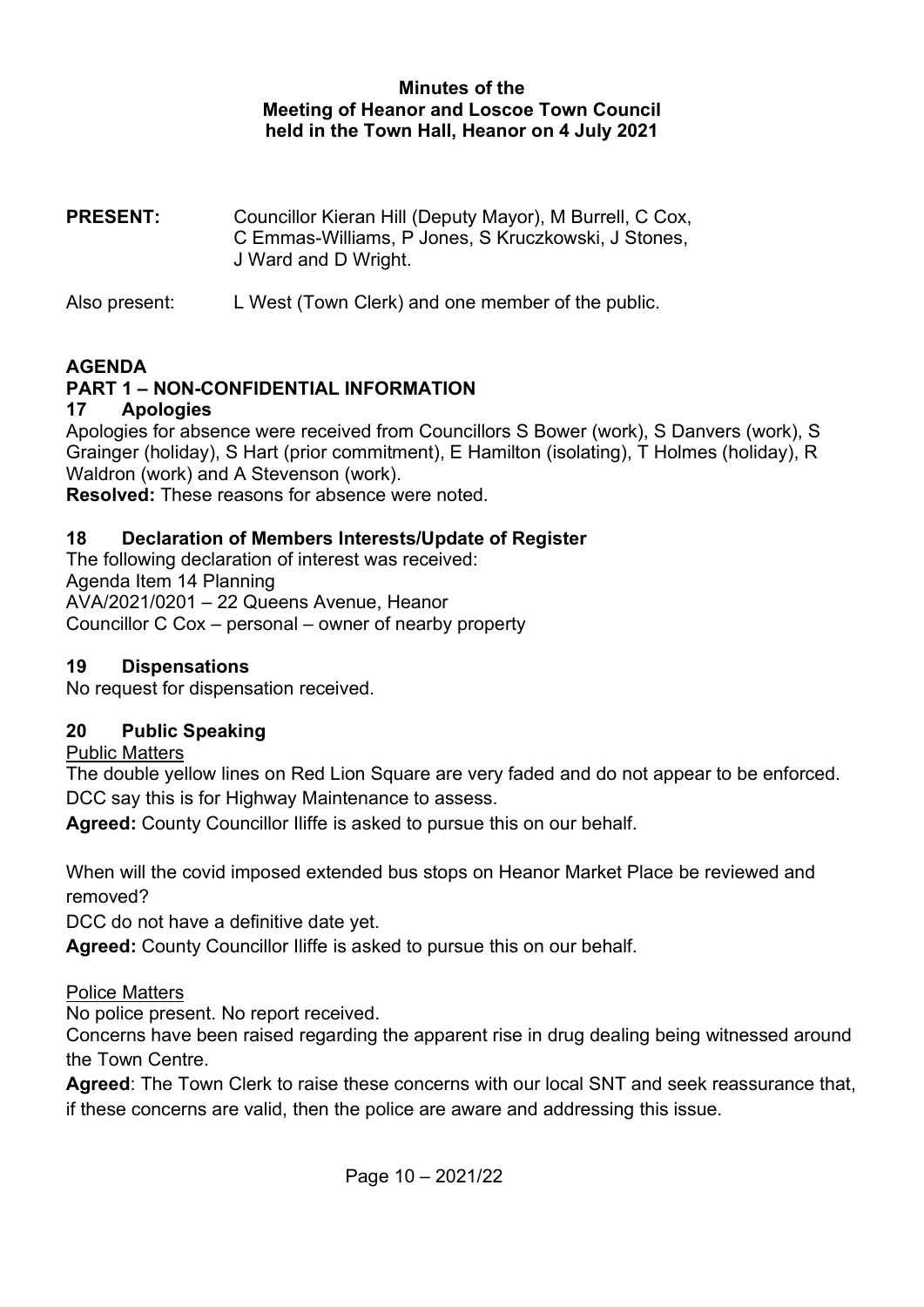# 20 Public Speaking (cont.)

County Council No report received.

## Borough Council

Councillor Wright stated that the Charles Hill development is progressing well.

## Outside Bodies

Gary Wain (Community Wildspace Officer at Groundwork Greater Nottingham) has worked on our Red River site for many years, Gary will be retiring at the end of September 2021. Agreed: The Town Council officially recognise the work Gary has done on the Red River site and wish him a long, happy, and healthy retirement.

## Leaders Report by Councillor Paul Jones

The Town Mayor and I attended a meeting with Amber Valley Borough Councillors Buttery and Ainsworth and Executive Director Julian Townsend on 14 June 2021. Further to this meeting I have written and requested the following information:

# Charles Hill

- 1. Will they continue to support the development of the community facility at Charles Hill?
- 2. The Town Council's long-term aspiration is to have the freehold of the site, something that was not dismissed at the meeting. Is this an option the Borough Council supports?
- 3. The Town Council would need to see any draft proposals for a Head of Terms.
- 4. The Leader of the Borough Council suggested that the Borough Council may look for an income stream from the development. This could only happen prior to the Town Council taking on the freehold, and, therefore, we would expect any income to be shared based upon the financial contribution to the development to which the Town Council is the largest contributor.

I have received a reply today and would request an Executive Committee to consider the Borough Council's response.

# High Street Fund

Amber Valley Borough Council support the bid as submitted. I reiterated that the financial contribution from the Town Council was subject to compulsory purchase of the former Grammar School site.

# Article 4 planning designation for Town

It was stated that the relevant cabinet member was looking at the Borough having a planning policy, known as Article 4, which will restrict the number of buildings being converted to Homes of Multiple Occupancy.

# Skate Park

The Borough Council are looking at providing a hard surface on Lockton Avenue to aid the future development of a Skate Park.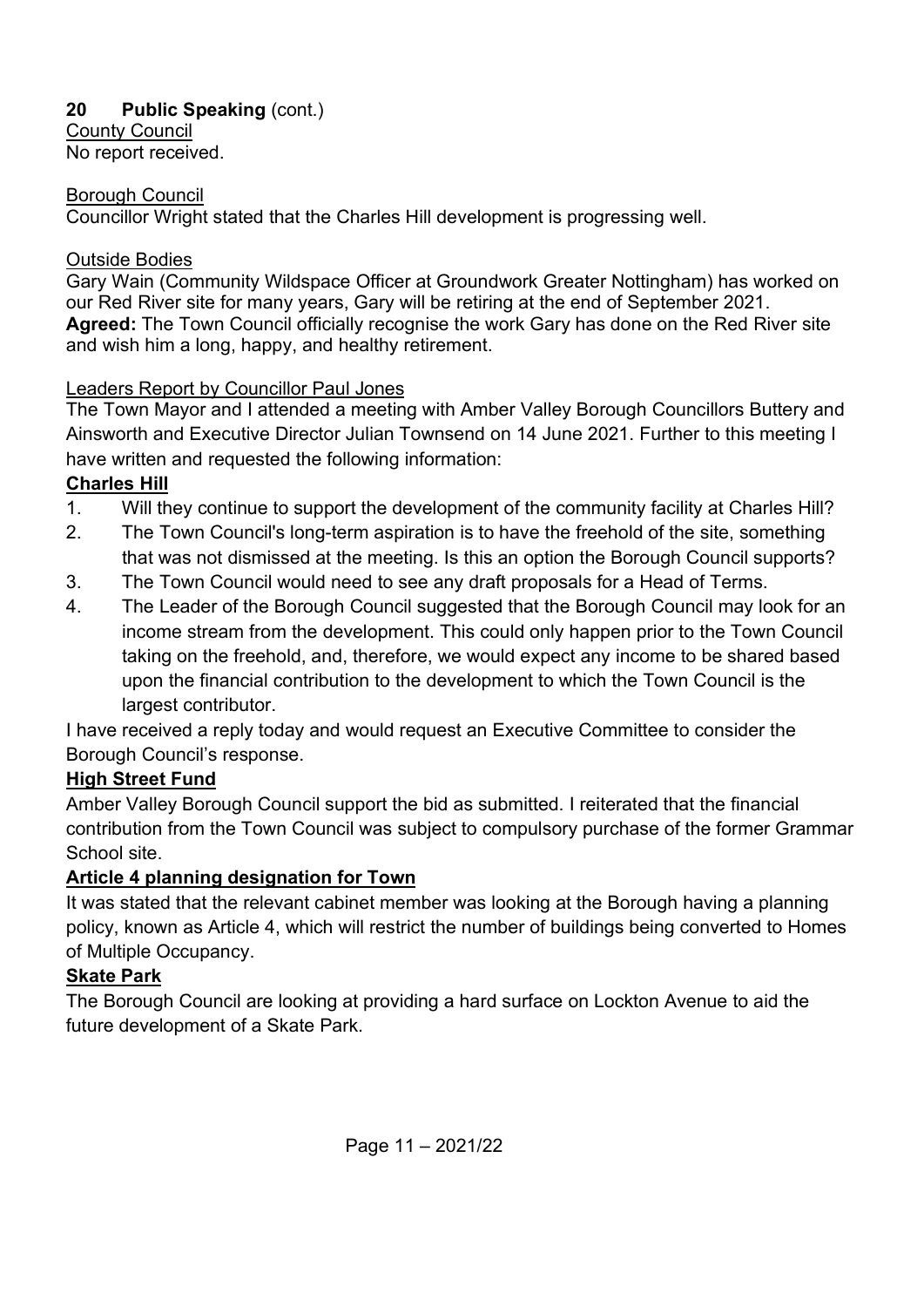Leaders Report by Councillor Paul Jones (cont.)

# Planning for the Future

The Town Council wrote to Nigel Mills MP enclosing a copy of the numerous comments we made in relation to the government's 'Planning for the Future' document and asking for his support. This was sent on 2 October 2020.

A letter chasing a response was sent on 9 November 2020 and we still have not, to date, received a reply.

## Pay phones

The Borough Council had no objection to the removal of the Payphones on Allendale Road, Breach Road and Derby Road.

## Lockton Avenue

The young people using Lockton Park have said they would really love a skate park and asked for lighting to enable them to use the MUGA in the evenings.

This has passed this on to Amber Valley for them to look at.

# 21 Minutes

The Minutes of the Annual Town Council Meeting held on Thursday 4 May 2021 having been circulated to members, were approved as a correct record, and duly signed by the Deputy Mayor.

# 22 Minutes

The minutes of the Executive Committee meeting held Tuesday 25 May 2021 were received by members.

## 23 Items to be taken in Exclusion

Resolved: Agenda item 15 – Cleaver Thompson – Transfer of Land, Roper Avenue Heanor to be taken in exclusion.

## 24 Town Mayors Announcements

In the absence of the Mayor there were no announcements.

## 25 Town Council – Items for Decision/Action

(a) Amber Valley Borough Council – Future High Street Fund

Heanor has been awarded funding from the Government Future High Street Fund to support transformational change in the Town. The grant of £8,592.837 brings together a three year project to secure the development funds and will stimulate a three year delivery project. Resolved: This information is noted.

## (b) Barclays Bank – Closure of Heanor Branch

Following our letter voicing our disappointment over the closure of their Heanor branch, Barclays responded to say that an initiative is currently trialling across the UK to test different levels of provision that support access to cash, banking services and education. These trials are in place to prove concepts that will hopefully mitigate the impacts of reducing levels of bank branches on the High Street. Barclays are currently the lead bank for one of these initiatives in the town of Hay-on-Wye, a town where they closed a branch a few years ago.

Resolved: The Town Council to ask, 'What initiatives do you have, or are considering, that would specifically mitigate the impact of the closure of your branch in Heanor?'.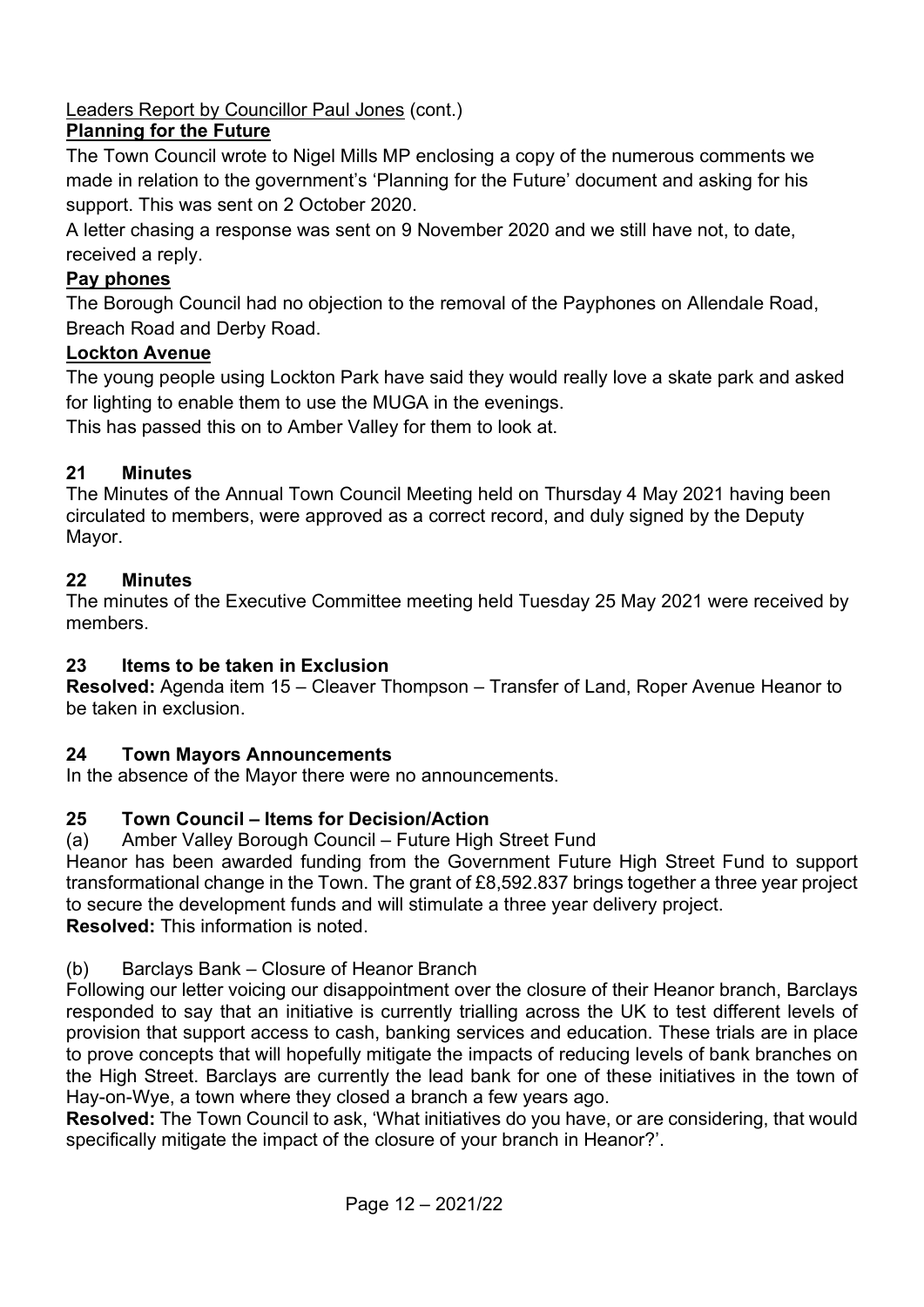## 25 Town Council – Items for Decision/Action (cont.)

(c) Heart Defibrillator – The Old Fire Station

The heart defibrillator sited on The Old Fire Station was assigned to a 999 call incident on Heanor High Street on 24 May 2021. Unfortunately, the defibrillator has not been returned. It is most concerning that the Town Council were not made aware that the defibrillator had been assigned and it only became apparent during routine checks. East Midlands Ambulance Service has loaned us a defibrillator on a temporary basis.

Resolved: The Town Clerk to contact DALC to ask fellow members if they have any experience of this.

EMAS are contacted for their comments as to why the Town Council were not notified that the defibrillator had been assigned.

If the defibrillator has not been returned within 2 months of the incident date then a replacement will be purchased by the Town Council.

(d) Groundwork Greater Nottingham (Quarter 4 SLA Report – Red River LNR) Members received the quarterly report for January to the end of March 2021. All the tasks were led by Groundwork staff with limited volunteers due to Covid restrictions. Resolved: This report is received and noted.

(e) Committee Structure Review (TCM Min 010(b) – 2021/22 refers)

Due to personal commitments by existing committee members the committee structure was reviewed and agreed as below :

#### Planning

Councillors: Steven Bower, Frank Carmichael, Celia Cox, K Hill, T Holmes, and Janet Ward. Councillor Celia Cox to chair this committee.

#### **Executive**

Councillors: Mrs C Cox, C Emmas-Williams, Eileen Hamilton, Kieran Hill, Paul Jones, and Sheila Oakes.

Councillor Paul Jones to chair this committee.

#### Events

Councillors: Steven Bower, Frank Carmichael, E Hamilton, K Hill, P Jones, and Janet Ward. Councillor Kieran Hill to chair this committee.

## **Complaints**

Councillors: The Deputy Mayor, Celia Cox, Chris Emmas-Williams, Eileen Hamilton, and J Stones.

The Deputy Mayor to chair this committee.

## Human Resources

Councillors Celia Cox, Kieran Hill, Sheila Oakes, and Janet Ward. Councillor Sheila Oakes to chair this committee.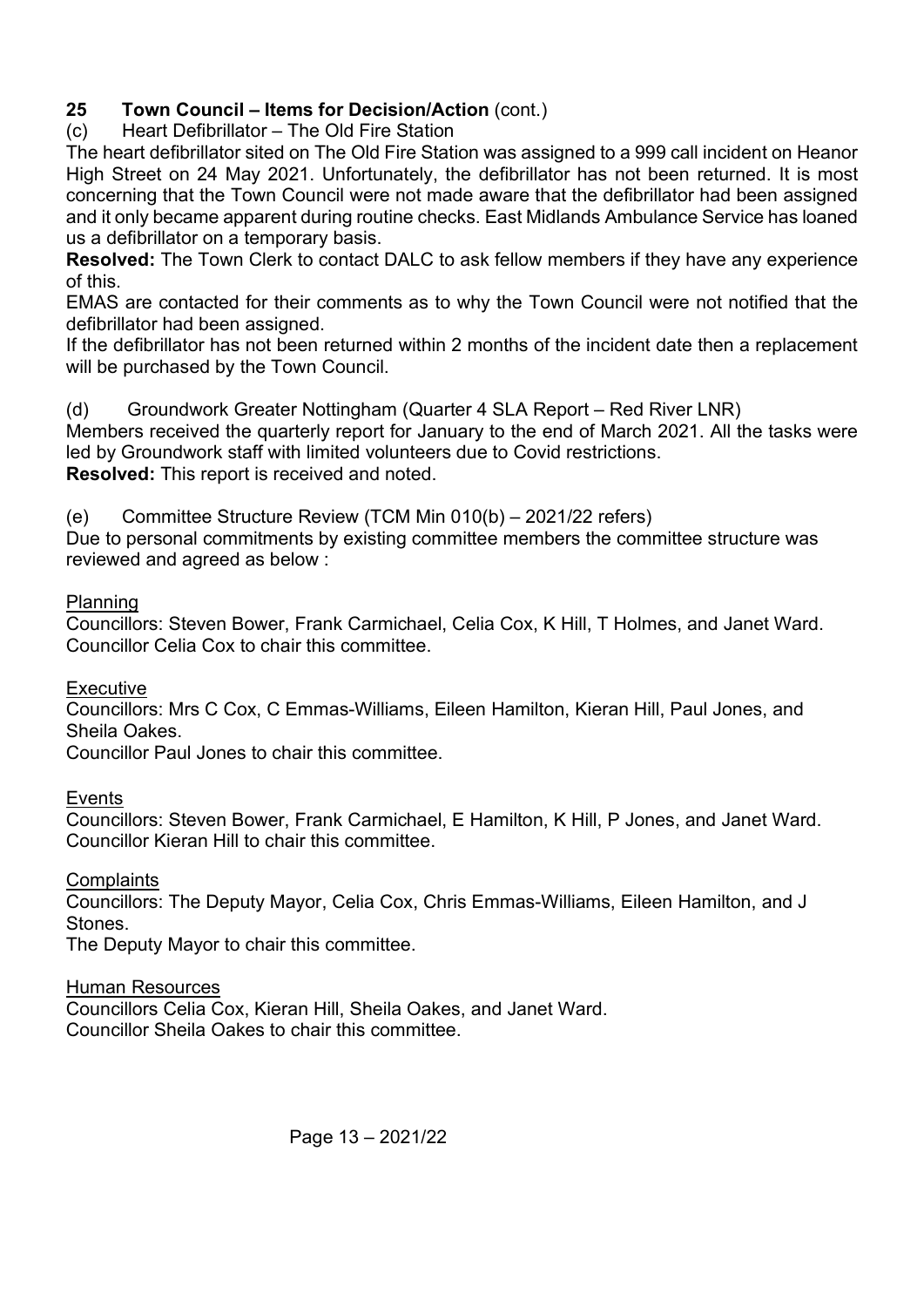#### 25 Town Council – Items for Decision/Action (cont.)

(f) Policies and Procedures (Exec Min 019-2021/22 refers) Resolved: The Town Council approve and adopt the following policies and procedures.

Admission of Public Bullying & Harassment **CCTV Policy Complaints** Equal Opportunities Statement Financial Regulations **Grievance** Health & Safety Lone Working Policy Risk Assessment Policy Social Media Policy Staff Absence Policy Standing Orders (g) Risk Assessments (Exec Min 020-2021/22 refers) Resolved: The Town Council, approve and adopt the following Risk Assessments. **General** Fire – G1- G3 Building Condition – general – G4 – G6 Storage of Chemicals – general – G7 – G8 Manual Handling – general – G9 – G10 Lone working/violence at work – G11 – G12 Working at height – G13 Stress at work – G14 – G15 Icy Surfaces – general – G16 Outdoor Gym/Play Equipment Admin Display Screen equipment/computer screens – G17 – G18 Office – G19 – G20 Finance – Schedule three (g) Risk Assessments (Exec Min 020-2021/22 refers) Town Hall Halls – use and hire of – G21 – G23 Cleaning Duties – general – G24 – G26 Cash Handling and Transport – G27 Highways and Lighting Traffic controls for late night shopping and fun fair – G28 – G29 Town Council Property Fire Risk Assessments Heanor Town Hall Wilmot Street Centre The Old Fire Station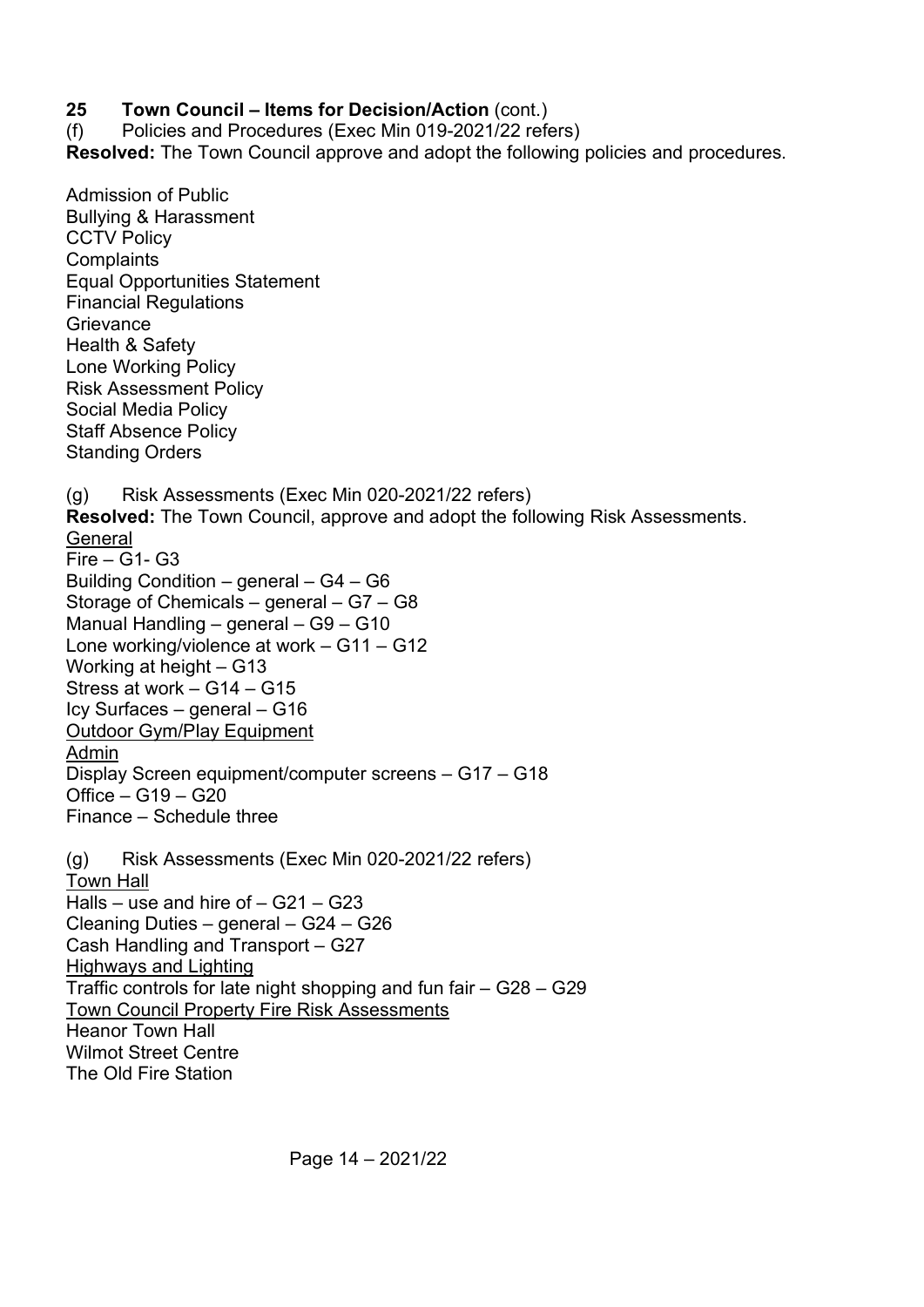## 25 Town Council – Items for Decision/Action

#### (h) Boundary Commission

The Council discussed the process used by Amber Valley Borough Council on which they based their recommendation to reduce the number of Borough Councillors representing the Heanor and Loscoe area and the impact of having to reward the Town Council wards. It also expressed surprise at the suggested transfer of nearly 300 residents from its area to Shipley Parish. For these reasons it believes the process has been flawed.

Resolved: The Town Council to write to the Boundary commission about the process.

#### 26 Derbyshire Association of Local Councils

Meeting notes from Zoom enabled meeting 12 May 2021, Newsletter May 2021 and Newsletter June 2021.

Resolved: The above documents are received.

# 27 Finance

Bacs Payments (April & May - wages May & June)

| ч,<br><b>Payee</b>      | $\mu$ based a grifform $\mu$ in $\alpha$ may maged may $\alpha$ bare<br><b>Description</b> | <b>Nett</b> | Vat    | <b>Gross</b> |
|-------------------------|--------------------------------------------------------------------------------------------|-------------|--------|--------------|
| <b>Staff</b>            | Salary/Wages/Mayoral allow                                                                 | 7598.88     | 00.00  | 7598.88      |
| <b>Opus Energy</b>      | Gas supply - FS                                                                            | 93.16       | 4.66   | 97.82        |
| <b>Opus Energy</b>      | Gas supply - WS                                                                            | 536.25      | 193.46 | 1160.75      |
| <b>Opus Energy</b>      | Gas supply - TH                                                                            | 431.04      |        |              |
| <b>XLN</b>              | 3 x line rental + calls/broadband                                                          | 191.76      | 38.35  | 230.11       |
| <b>Haven Power</b>      | Electricity supply - TH                                                                    | 382.35      | 76.47  | 458.82       |
| <b>AVBC</b>             | Rates                                                                                      | 2479.20     | 00.00  | 2479.20      |
| Waterplus               | Water supply - WS                                                                          | 212.22      | 00.00  | 212.22       |
| Waterplus               | Water supply - TH                                                                          | 257.09      | 00.00  | 257.09       |
| <b>Kirk Contracts</b>   | Window cleaning - FS                                                                       | 25.00       | 5.00   | 30.00        |
| <b>Tudor Landscapes</b> | Mow WW and WS                                                                              | 82.50       | 00.00  | 82.50        |
| Lite Ltd                | 25% deposit festive lighting                                                               | 1558.25     | 311.65 | 1869.90      |
| Lite Ltd                | 25% deposit festive lighting                                                               | 2631.25     | 526.25 | 3157.50      |
| <b>AVBC</b>             | 6 month refuse contract - WS/TH                                                            | 710.34      | 00.00  | 710.34       |
| Microsoft               | Online services                                                                            | 113.80      | 22.56  | 136.36       |
| Microsoft               | E-mail addresses                                                                           | 1048.80     | 209.76 | 1258.56      |
| Chubb                   | Annual intruder alarm charge                                                               | 728.88      | 145.78 | 874.66       |
| <b>Giltbrook Tiles</b>  | Carpet tiles - Caretaker's office                                                          | 275.00      | 55.00  | 330.00       |
| <b>D&amp;CS Ltd</b>     | Remedial works - WS                                                                        | 620.00      | 124.00 | 744.00       |
| <b>Tudor Landscapes</b> | <b>Decorating Caretakers room</b>                                                          | 546.00      | 00.00  | 546.00       |
| <b>AMP Electrical</b>   | Electrical upgrade - TH                                                                    | 647.00      | 129.40 | 776.40       |
| <b>Inland Revenue</b>   | PAYE, NI                                                                                   | 1555.90     | 00.00  | 1555.90      |
| Derbyshire CC           | Superannuation                                                                             | 1637.60     | 00.00  | 1637.60      |
| Viking                  | Stationery/cleaning supplies                                                               | 238.61      | 47.72  | 286.33       |
| Zoom Comm               | Annual charge                                                                              | 59.95       | 11.99  | 71.94        |
| Protec                  | Annual farm alarm charge                                                                   | 789.97      | 157.99 | 947.96       |
| <b>S</b> Butterfield    | Carpet fitting service                                                                     | 296.00      | 00.00  | 296.00       |
| Morris Vermaport        | <b>Lift Service</b>                                                                        | 57.50       | 11.50  | 69.00        |
| <b>Tudor Landscapes</b> | Ceiling repair - caretakers office                                                         | 72.45       | 00.00  | 72.45        |
| D M Payroll             | Payroll administration                                                                     | 250.00      | 00.00  | 250.00       |
| J S Marriott            | <b>Internal Audit</b>                                                                      | 200.00      | 00.00  | 200.00       |
| Pictorial               | WS sign                                                                                    | 25.00       | 5.00   | 30.00        |
| P J Lilley              | Roof repair                                                                                | 1131.00     | 226.20 | 1357.20      |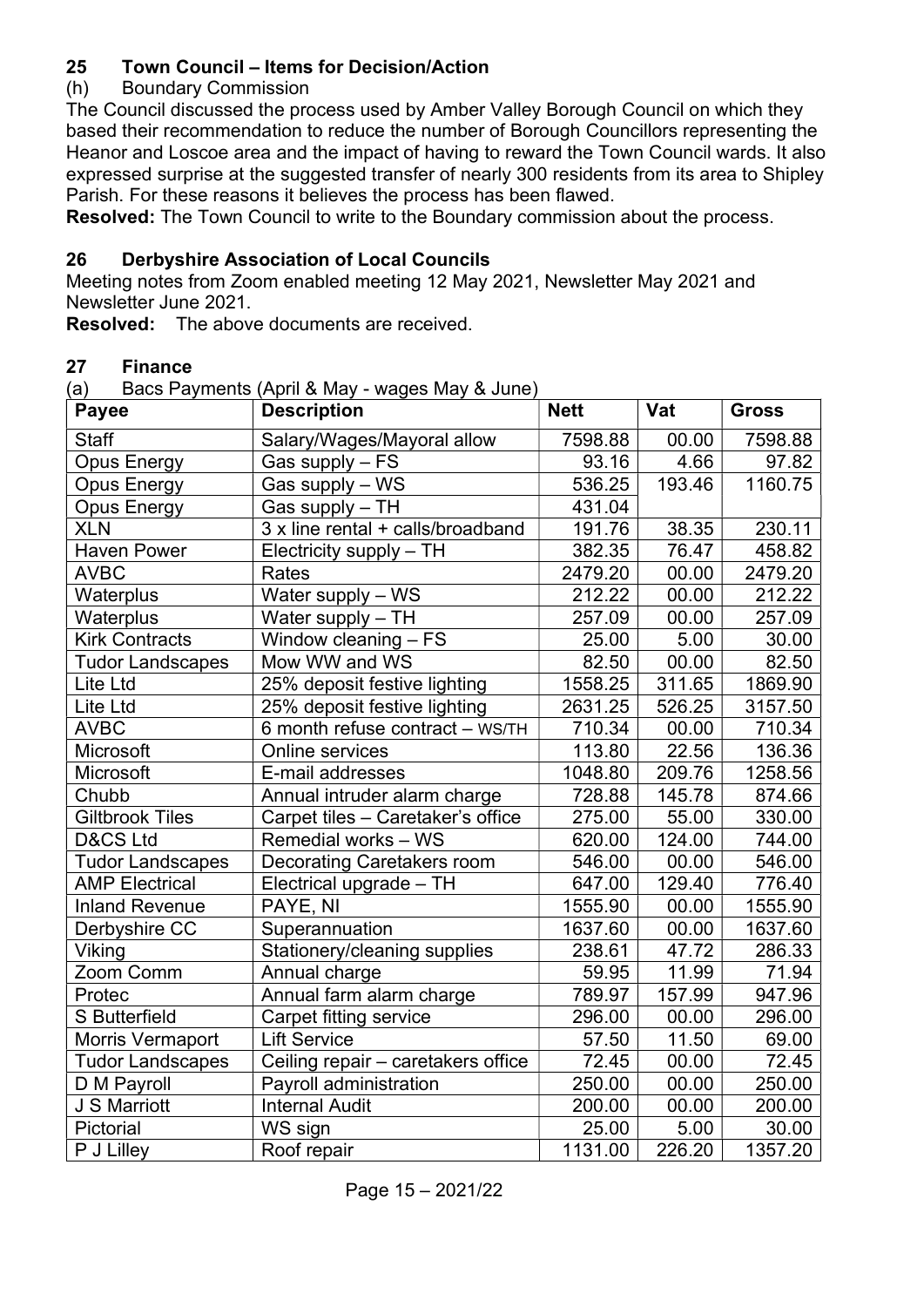## 27 Finance (cont.)

| (a) | Bacs Payments (April & May - wages May & June) |  |
|-----|------------------------------------------------|--|

| Petty cash                | $\mu$ is in a line $\mu$ in a good line $\mu$ as balled<br>Reimbursement | 81.53    | 11.69   | 93.22    |
|---------------------------|--------------------------------------------------------------------------|----------|---------|----------|
| P J Lilley                | Internal ceiling repair                                                  | 220.00   | 44.00   | 264.00   |
| Petty cash                | Reimbursement                                                            | 79.23    | 10.50   | 89.73    |
| <b>James Hall Plumber</b> | Heating $-$ FS, Toilet $-$ WS                                            | 595.37   | 00.00   | 595.37   |
| <b>DALC</b>               | Annual subscription                                                      | 1437.26  | 00.00   | 1437.26  |
| Viking                    | Stationery                                                               | 74.27    | 14.85   | 89.12    |
| <b>Haven Power</b>        | Electricity supply - TH                                                  | 377.48   | 75.50   | 452.98   |
| <b>Opus Energy</b>        | Gas supply                                                               | 117.61   | 5.88    | 123.49   |
| James Hallam(wps)         | <b>British Engineering Services</b>                                      | 359.56   | 66.91   | 426.47   |
| D&CS Ltd                  | Legionella water testing                                                 | 135.00   | 27.00   | 162.00   |
| <b>Opus Energy</b>        | Gas supply - TH                                                          | 377.04   | 173.17  | 1038.99  |
| <b>Opus Energy</b>        | Gas supply - WS                                                          | 488.78   |         |          |
| <b>XLN</b>                | 3 x line rental + calls/broadband                                        | 197.63   | 39.52   | 237.15   |
| <b>Total</b>              |                                                                          | 32023.51 | 2771.76 | 34795.27 |

Resolved: Payment of the above accounts at a cost of £34,795.27.

(b) Income for April/May 2021

| <b>Town Hall lettings</b>   | 2570.94   |
|-----------------------------|-----------|
| <b>Town Hall Rents</b>      | 666.66    |
| The Old Fire Station        | 2000.00   |
| <b>Wilmot Street Centre</b> | 232.50    |
| Precept                     | 110825.00 |
| Environment                 | 75.00     |
| Other                       | 20.33     |
| <b>Total</b>                | 116390.43 |

Resolved: Payment of the above accounts by BACS is approved.

(c) BACs Payment – Financial Regulations (Exec Min 012-2021/22 refers)

Resolved: The Town Council approve amendments and adopt Financial Regulations as per Appendix One.

#### 28 Grants

The following applications for Grant Aid were received.

| <b>Heanor Musical Theatre Company</b><br>(To cover costs of room hire)<br>Derbyshire Unemployed Workers Centre<br>(To provide a weekly advice session in Heanor)<br>All about Jogging<br>(To provide training for instructors) | £2,360.00<br>£1,000.00<br>£ 479.00   |
|--------------------------------------------------------------------------------------------------------------------------------------------------------------------------------------------------------------------------------|--------------------------------------|
| <b>Resolved:</b> The following grant aid is approved<br><b>Heanor Musical Theatre Company</b><br>Derbyshire Unemployed Workers Centre<br>All about Jogging                                                                     | £1,000.00<br>£1,000.00<br>£ $500.00$ |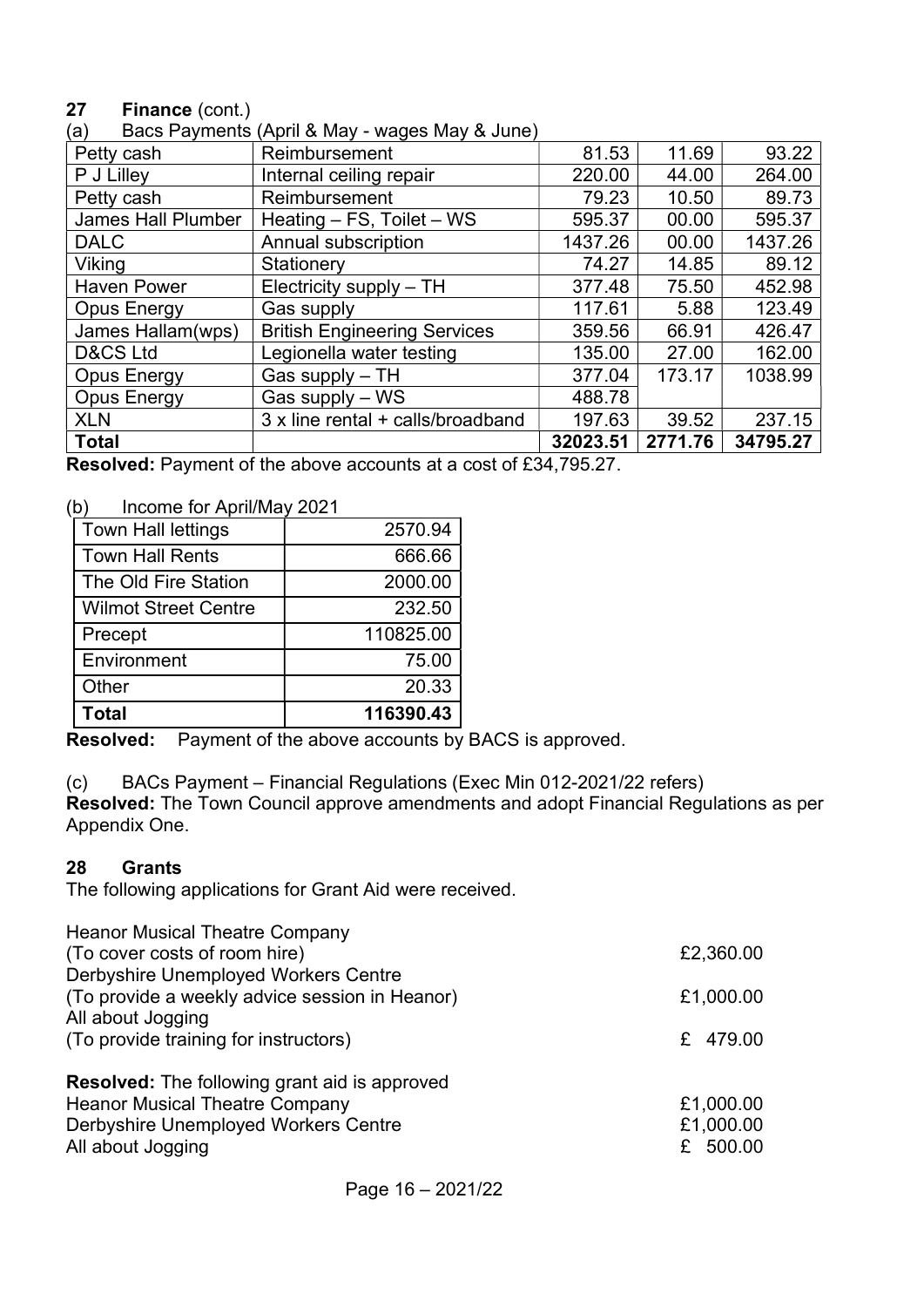# 29 Items for Information

# (a) General

Derbyshire County Council – Planning Services Statement of Community Involvement (draft statement can be viewed at www.derbyshire.gov.uk/draftsci

Derbyshire County Council – Local Information Requirements for the Validation of Planning Applications (draft or consultation can be viewed on the Councils website). Resolved: This information is received.

#### (b) Clerk's Report

Derbyshire County Council will continue to provide covid testing from The Wilmot Street Centre car park for every weekend in July.

Councillor John Halfpenny has resigned from his position as Councillor for Heanor and Loscoe Town Council's Loscoe ward.

Resolved: This information is received.

#### 30 Planning/Environment/Licensing

#### AVA/2021/0201 – 22 Queens Avenue, Heanor, Derbyshire, DE75 7EU

First floor extension over driveway. Extension will include one extra bedroom and a bathroom.

#### AVA/2021/0536 – 63 Loscoe Road, Heanor, Derbyshire, DE75 7FG

Detached office with playroom above.

## AVA/2021/0543 – 5 Wentworth Croft, Newlands, Heanor, Derbyshire, DE75 7YX

Single storey rear extension including raised patio..

#### AVA/2021/0555 – 16 Garnett Avenue, Heanor, Derbyshire, DE75 7AS

Single storey side extension to create annex and loft conversion involving taking a hip to gable end roof to rear..

#### AVA/2021/0585 – 7 Lake Avenue, Loscoe, Heanor, Derbyshire, DE75 7LJ

Replacement shed and playhouse in rear garden.

## AVA/2021/0640 – Land at Gregg Avenue, Heanor, Derbyshire

Variation of conditions 2, 5 and 6 in relation to AVA/2020/0228 to amend boundary treatment to plot 20.

## AVA/2021/0683 – 7 Ashforth Avenue, Marlpool, Heanor, Derbyshire, DE75 7NH

Two storey side extension along with associated internal and external alterations.

#### AVA/2021/0679 – Land opposite Bus Garage, Station Road, Langley Mill, Derbyshire

Modernisation of an existing advertising display. Replacement of 1 no illuminated 12m wide x 3m high poster display with 1 no 6m wide x 3m high LED display.

#### AVA/2021/0699 – 166 Ilkeston Road, Heanor, Derbyshire, DE75 7LX

Certificate of lawful use of proposed single storey rear extension.

## AVA/2021/0680 – Land off Rays Avenue, Rays Avenue, Heanor, Derbyshire

Proposed pent roofed garages.